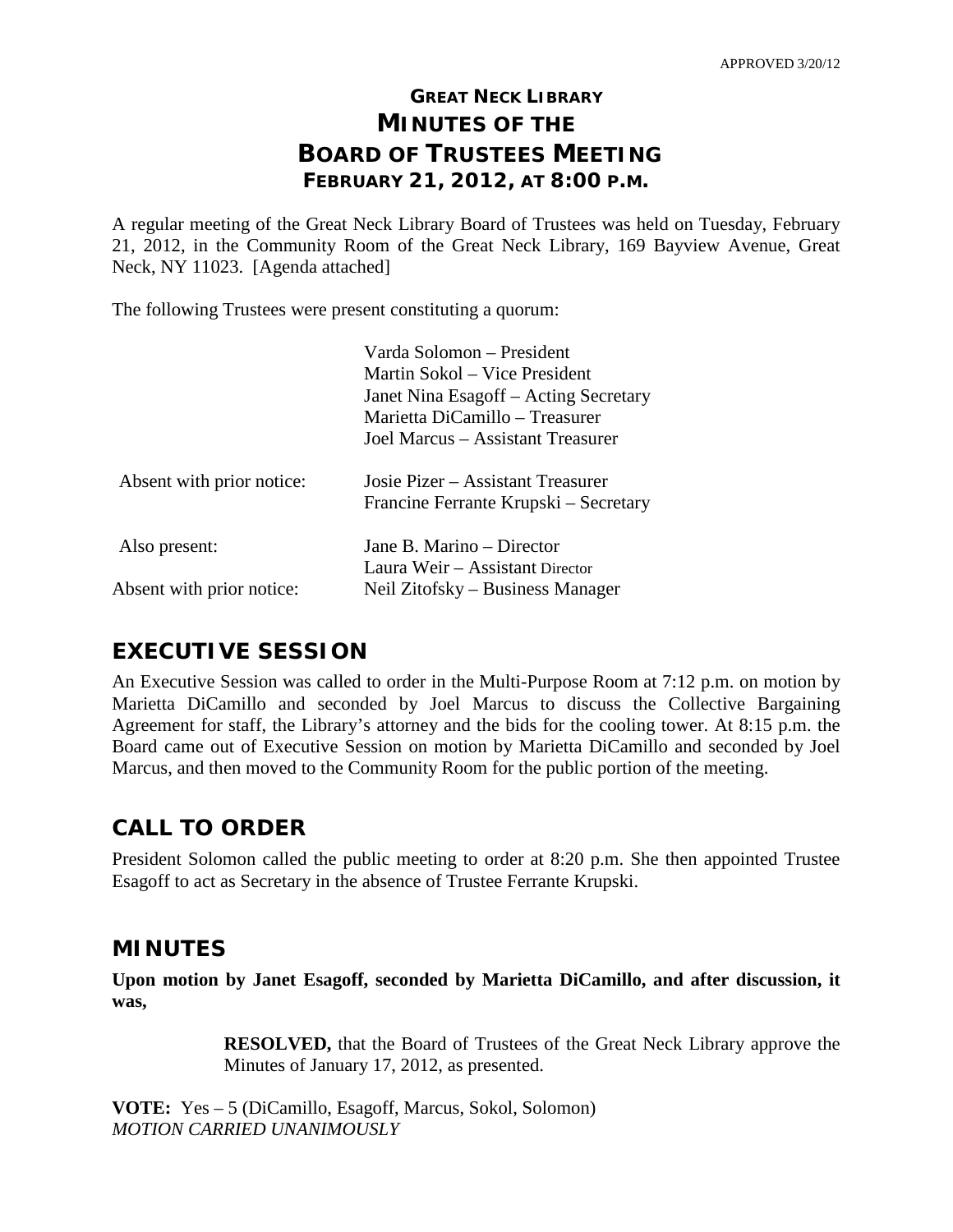## **TREASURER'S REPORT**

#### **Upon motion by Marietta DiCamillo, seconded by Joel Marcus, and after discussion, it was,**

\_\_\_\_\_\_\_\_\_\_\_\_\_\_\_\_\_\_\_\_\_\_\_\_\_\_\_\_\_\_\_\_\_\_\_\_\_\_\_\_\_\_\_\_\_\_\_\_\_\_\_\_\_\_\_\_\_\_\_\_\_\_\_\_\_\_\_\_\_\_\_\_\_\_\_\_\_\_\_\_\_\_\_\_\_\_\_\_\_\_\_\_\_

**RESOLVED,** that the Board of Trustees of the Great Neck Library accept the following financial reports which have been reviewed by the Treasurer:

- February 21, 2012, Treasurer's Report;
- Warrant dated January 14, 2012 through February 10, 2012 for Paid Checks numbered 0030208 through 0030212, 0030242 through 0030247, 1245, and 44215 through 44239 and Checks To-Be-Paid numbered 44240 through 44400 the sums set against their respective names, amounting in the aggregate to \$330,500.11;
- Payroll Warrants for pay dates January 12, 2012, and January 26, 2012, in the amounts of \$163,328.67, \$172,276.36 respectively for a total of \$335,605.03.

Public Comment: Ralene Adler, Pam Marksheid

**VOTE:** Yes – 5 (DiCamillo, Esagoff, Marcus, Sokol, Solomon) *MOTION CARRIED UNANIMOUSLY*

## **PERSONNEL CHANGES**

#### **Upon motion by Marietta DiCamillo, seconded by Joel Marcus, and after discussion, it was,**

**RESOLVED,** that the Board of Trustees of the Great Neck Library accept the Personnel Changes for January 2012, as presented and reviewed.

**VOTE:** Yes – 5 (DiCamillo, Esagoff, Marcus, Sokol, Solomon) *MOTION CARRIED UNANIMOUSLY*

## **REPORTS**

#### **Finance Committee**

Tuesday, February 14, 2012 at 7:30 p.m. in the Multi-purpose Room - Main Library.

In Attendance: Marietta DiCamillo, Treasurer; Josie Pizer, Assistant Treasurer; Joel Marcus, Assistant Treasurer; Jane B. Marino, Library Director; Laura Weir, Assistant Director; Neil Zitofsky, Business Manager. Absent with Notice: Varda Solomon, Board President.

1. Budget Discussion. Marietta DiCamillo called the meeting to order at 7:30 p.m. She opened the discussion by stating that there were several areas of concern to her in the 2012 budget. The primary area of concern was the NYS Retirement Costs which are now scheduled to exceed the budgeted amount by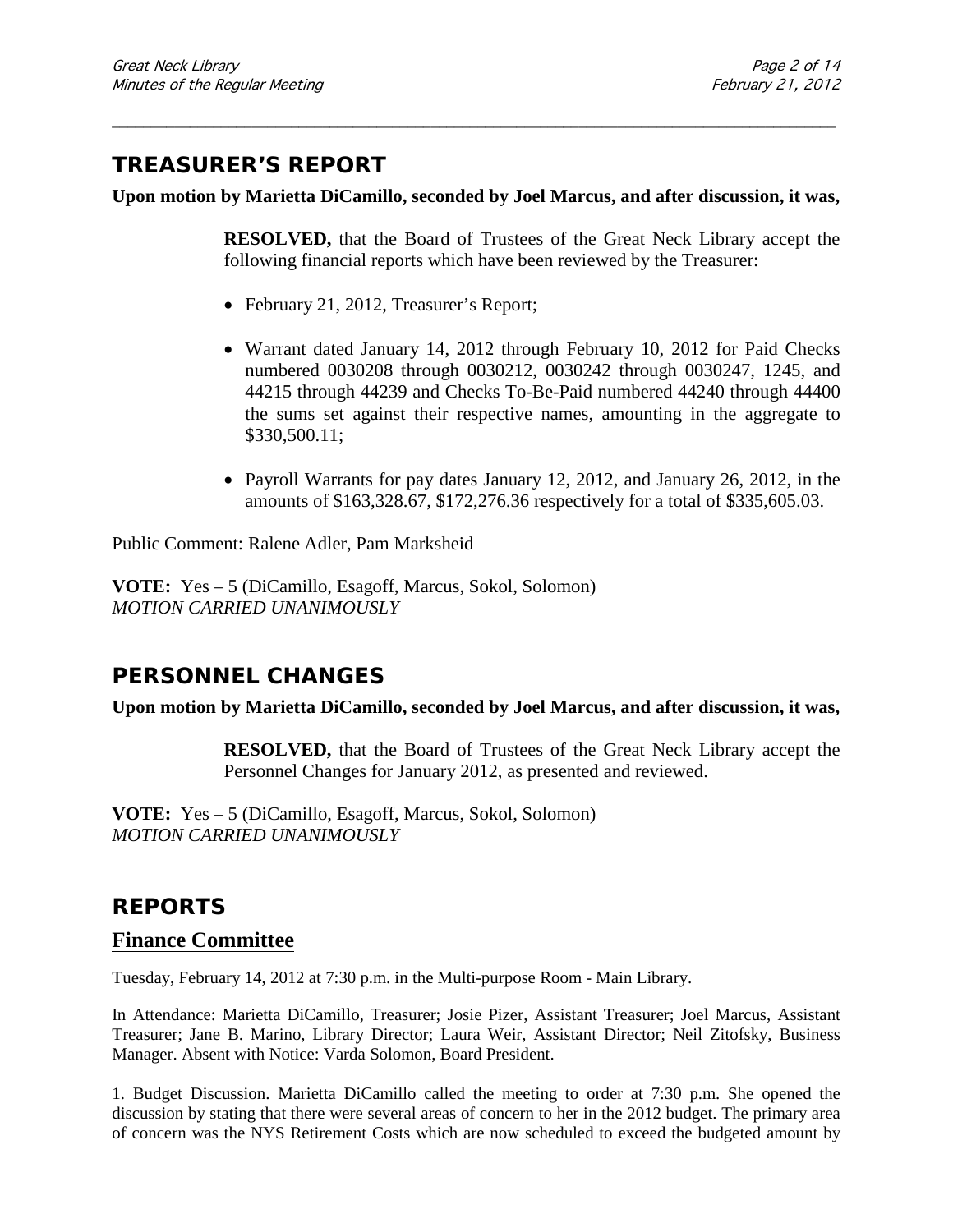\$175,000. Other areas of concern include the health insurance costs, which also continue to rise and the lower revenue from interest rates and fines. The Business Manager stated that there were lines in the 2011 budget that came in under budget, and that he and the Director would study this in more depth and report back to the committee in March.

\_\_\_\_\_\_\_\_\_\_\_\_\_\_\_\_\_\_\_\_\_\_\_\_\_\_\_\_\_\_\_\_\_\_\_\_\_\_\_\_\_\_\_\_\_\_\_\_\_\_\_\_\_\_\_\_\_\_\_\_\_\_\_\_\_\_\_\_\_\_\_\_\_\_\_\_\_\_\_\_\_\_\_\_\_\_\_\_\_\_\_\_\_

2. Elimination of Substitute Pay. Currently, there is \$76,700 budgeted for substitute pay and the Chair asked the Director and Business Manager if the library could eliminate that line. Ms. Marino stated that she didn't think it could be eliminated entirely because that would severely hamper individual departments from calling in substitutes when regular part-time or full-time staff members were on vacation or out sick. Mr. Zitofsky further stated that the payroll company, at his request, is now coding substitute pay separately so we could keep better track of it. This is a functionality not previously available to the library. The Director and Business Manager will also study this matter in further depth.

3. State Mandated Cap.As a follow-up to several email conversations, Ms. Marino stated that the statemandated cap will be an issue as we contemplate our 2013 budget. The Office of the Comptroller now mandates that we complete a form stating what our tax hike, if any, will be and we have to keep it not just under the 2% but under the CPI-U, the growth rate factor. Our auditor has advised us to pass a resolution stating that we may exceed the tax cap, which the Board as the Library's governing body has the right to do. Another issue that was discussed was the change of our fiscal year from a calendar year to a July1- June 30 year to match both the state and the school district. There are several steps to take in order for this to occur and Ms. DiCamillo discussed the idea of a January, 2013-June 30, 2013 budget which would be approved this May, and a July1, 2013-June 20, 2014 budget to be approved in May 2013. Ms. Marino and Mr. Zitofsky will find out what needs to be done in order for this to happen.

4. Cooling Tower Bids. The Director reported to the committee that the library has received eight bids from vendors and that Park East has been handling that process. A bid recap, along with the two lowest bidders and all add alternates will be presented to the Board for their consideration at the February Board meeting so that it can hopefully be approved and the process begun.

5. Generator Bids. Ms. Marino reported that three bids have been secured for installation of the generator to support the computer room during blackouts and JHACS had the lowest bid. This company is known to the library and has done a great deal of quality work for us. Ms. DiCamillo asked Ms. Marino to find out whether or not this generator can be used after a renovation and the answer is yes, it can although it would be very hard to determine the work that would need to be done to re-install it since we don't know the exact nature of the renovation.

6. Check Warrant. There was a discussion about the \$2,000 payment to the Nassau County police for false alarms. The Director went over the problems we have been having in this regard and will come up with a better way to oversee this problem.

7. Financial Statements. The operating budget had been reviewed during the first item on this agenda, so all other financials were reviewed by the Business Manager for the benefit of the committee.

8. Sign Checks & Open Time. The committee took comments from a member of the public. All checks were signed. Some bank documents were signed by members of the committee. There being no further business, the meeting was adjourned at 9:30 p.m. [End of report]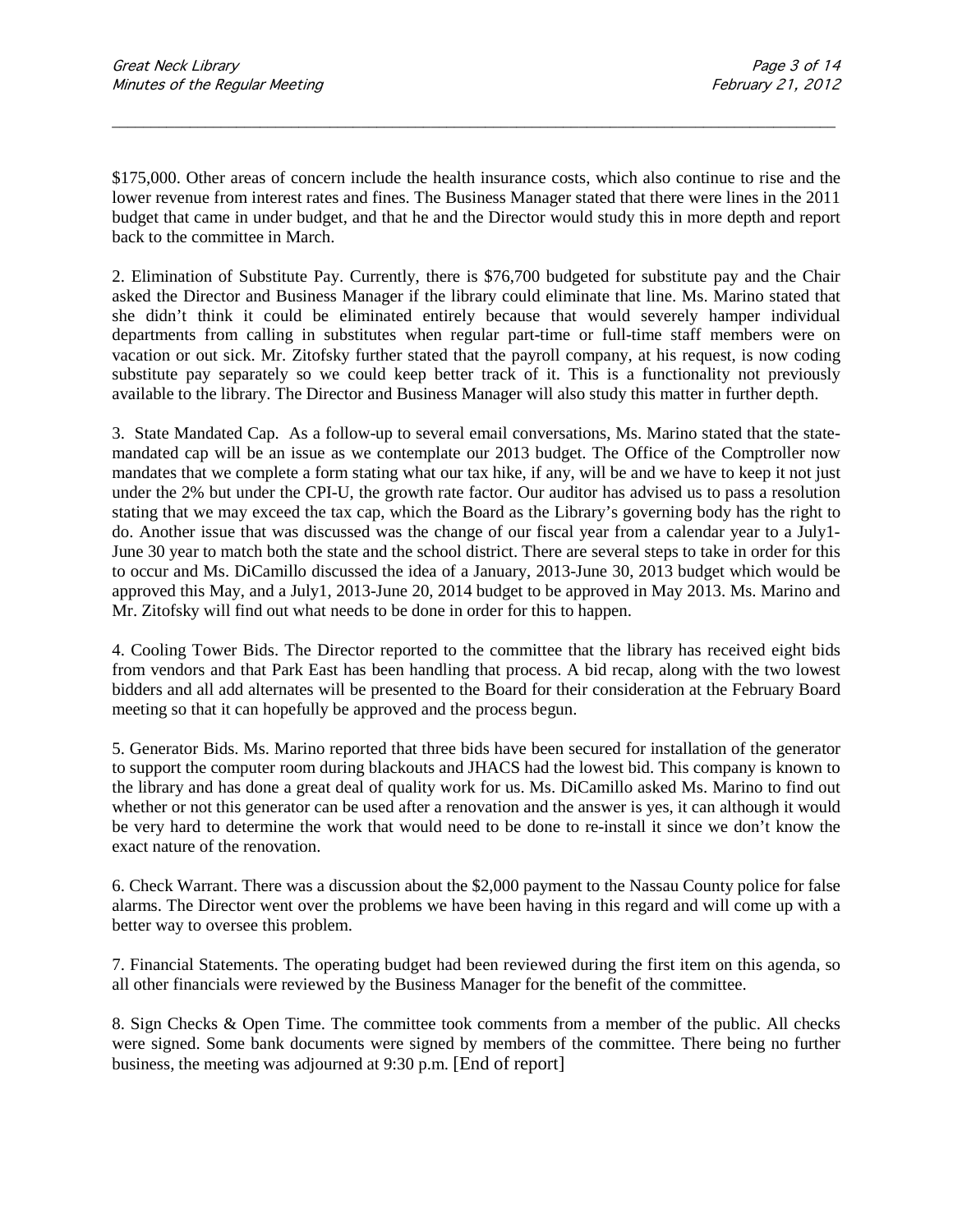Trustee DiCamillo clarified that the \$325,000 is not a deficit in the budget but it is an over spending of the State Mandated retirement line within the budget.

\_\_\_\_\_\_\_\_\_\_\_\_\_\_\_\_\_\_\_\_\_\_\_\_\_\_\_\_\_\_\_\_\_\_\_\_\_\_\_\_\_\_\_\_\_\_\_\_\_\_\_\_\_\_\_\_\_\_\_\_\_\_\_\_\_\_\_\_\_\_\_\_\_\_\_\_\_\_\_\_\_\_\_\_\_\_\_\_\_\_\_\_\_

### **Building Advisory Committee**

Below are the written reports of the Building Advisory Committee meetings which were held at 7:30 p.m.

#### THURSDAY, JANUARY 19, 2012 AT STATION BRANCH

In Attendance: Chair, Marietta DiCamillo, Trustees Josie Pizer, Varda Solomon, and Martin Sokol. Committee Members: Ralene Adler, Naomi Feldheim, Stu Hochron, Amy Levinson, Shirley Samansky, Marianna Wohlgemuth, Don Dillon, Allegra Goldberg, Richard S. Kestenbaum. Staff: Jane B. Marino, Library Director; Christine Johnson, Technical Services Librarian. Absent with Notice: Michael Currie, Leslie Kahn and Justin Fuchs.

1. Tour of Station Branch. The committee took a tour of Station Branch which is, at 6300 square feet, quite expanded from its previous location. Currently, there is space in the back of the branch that could be better utilized and the staff has been asked to come with suggestions of how that space can be used.

2. Discussion of Station Space. Following the tour, the committee discussed possibilities for departments currently housed at Main to be moved to Station. Christine Johnson commented that moving Technical Services would be difficult since the majority of books processed in that department are for Main's collection so it would dramatically increase the traffic between Station and Main and it would also dramatically increase the numbers of deliveries to Station that are currently made at Main. One of the reasons Technical Services is located on the lower level is its position near the delivery entrance.

Ralene Adler stated that part of the issue is the cost of Station and that all the space is not being used to its full capacity. What about Programming & Publicity or the Business Office? The Director discussed the logistics of moving those departments and her belief that the library would run and operate more efficiently with all administrative and technical functions remaining at Main. She offered that there are many discrete collections that could be relocated. Josie Pizer stated that perhaps the Director could discuss this issue with staff. (Currently there is a meeting scheduled with several staff members to discuss these issues.) Marianna Wohlgemuth offered that perhaps the History Room could be moved. Naomi Feldheim stated that the function of a space should take precedence over the amount of square feet. Stu Hochron stated that space could be better utilized at Station. Marietta DiCamillo asked that the Director discuss the potential movement of both staff and collections to Station.

3. Review of Task #1.Jane Marino had distributed the committee members' responses to Task #1, "What do you think are the most important components of the library and please list them in priority order. (Imagine the building completely empty - where and what would you put into it.)" Allegra Goldberg summarized the committee's responses which included that flexibility of space is key; use of branch space; partner with Great Neck House; digitize files; relocate Children's Room; make Levels more multi-functional; ease of access; use of technology; green and sustainable design; multiple programming spaces; variety of study and collaborative spaces; a business center; teen area; public service stations that are more modules; climate control for History Room; consideration of storage of media formats.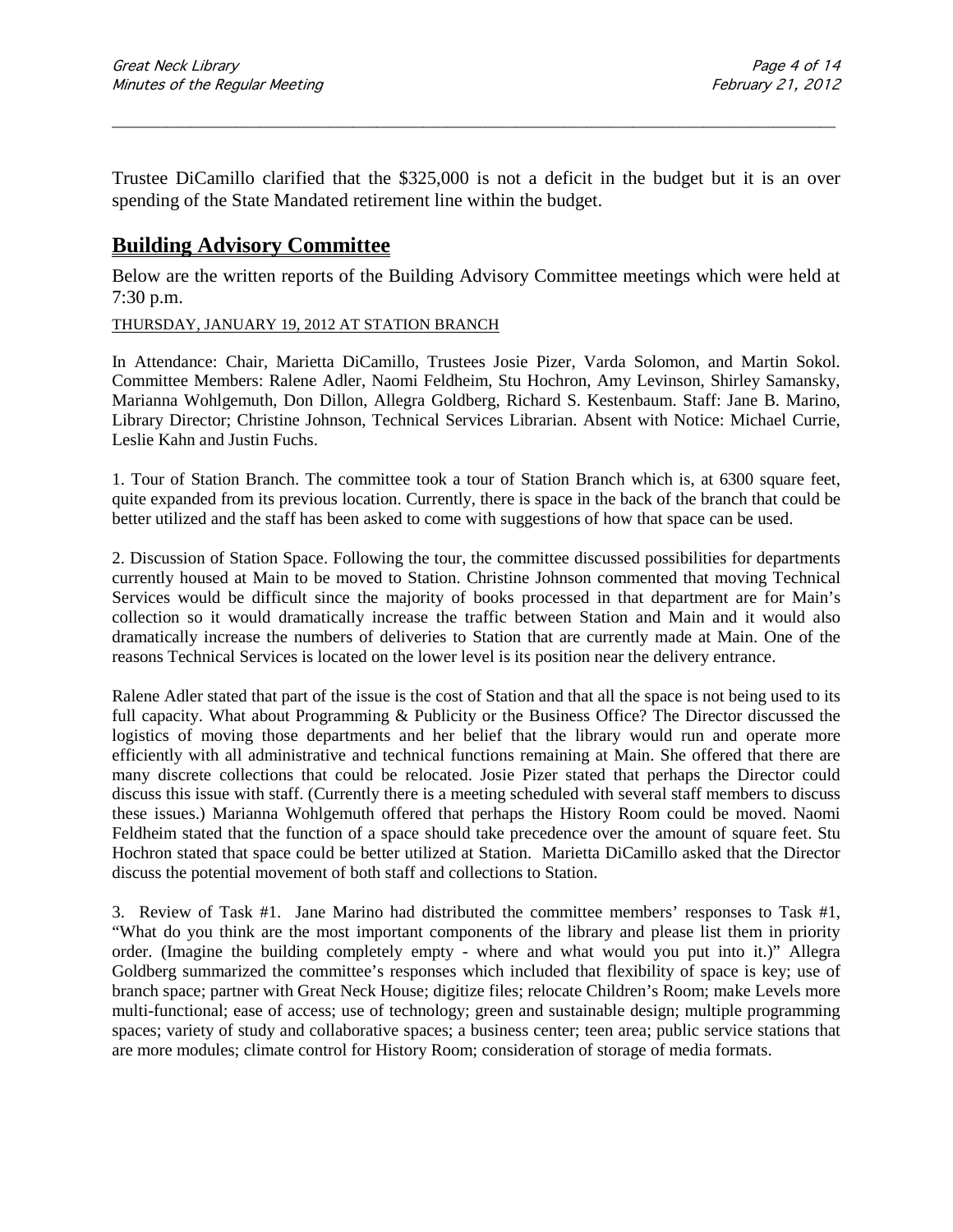Josie Pizer stated that two goals of the library are educational and technological. Jane Marino stated that it is important to have a technology plan. Ralene Adler stated that we need to look at the library and be more practical: how do we get started.

\_\_\_\_\_\_\_\_\_\_\_\_\_\_\_\_\_\_\_\_\_\_\_\_\_\_\_\_\_\_\_\_\_\_\_\_\_\_\_\_\_\_\_\_\_\_\_\_\_\_\_\_\_\_\_\_\_\_\_\_\_\_\_\_\_\_\_\_\_\_\_\_\_\_\_\_\_\_\_\_\_\_\_\_\_\_\_\_\_\_\_\_\_

There was a lot of discussion about compiling both a vision statement and a needs assessment. There were assignments made about follow-up work regarding both.

4. Budget Thoughts.Don Dillon stated that we can't know what it will cost until we know what we will do. Allegra Goldberg stated we should eliminate money from the discussion at this time. Both Jane Marino and Marietta DiCamillo disagreed with that viewpoint since the building project has a history of designs being created without a price tag and having the cost be a surprise to the library. It's important we not do that this time. Stu Hochron reminded the committee that many of our patrons don't want the library closed for 2 years. It seemed to be a consensus that the committee should look at this project as a phased project so that at least a part of the building could remain open to serve the public.

5. Timeline.Don Dillon had prepared a timeline for the committee which was discussed. He walked the committee through the timeline and stated that he created it with the understanding it would be changed. There was a discussion about when certain goals and levels in the timeline should be reached. There was also a discussion about bringing in consultants who could help the committee through this process. Marietta DiCamillo stated that she would like to use the consultants the Library has already used, since they have been vetted through proper procedures.

Marietta DiCamillo further stated that response from the Board to bringing consultants into the project was positive and that there were five members of the Board present, since there was an additional trustee, Joel Marcus, present who wasn't officially a part of the committee. Ms. DiCamillo also asked that both staff members give a brief oral report to the committee at the February  $2<sup>nd</sup>$  meeting based on the written reports they submitted on their conference attendance.

Allegra Goldberg said that she would like to present a different structure for a timeline to the group and the idea was accepted but Ralene Adler asked that a timeline definitely be voted on and approved at the next meeting. Ms. DiCamillo asked that Ms. Goldberg present her plan before the next meeting.

After a productive meeting, it was adjourned at 9:20 p.m.

#### THURSDAY, FEBRUARY 2, 2012 – MAIN LIBRARY MULTI-PURPOSE ROOM

In Attendance: Chair, Marietta DiCamillo; Trustees Josie Pizer, Varda Solomon and Martin Sokol. Committee Members: Ralene Adler, Michael Currie, Naomi Feldheim, Stu Hochron, Amy Levinson, Shirley Samansky, Marianna Wohlgemuth, Don Dillon, Allegra Goldberg, Leslie Kahn, Richard S. Kestenbaum. Staff: Jane B. Marino, Library Director, Christine Johnson, Technical Services Librarian, Justin Fuchs, Children's Librarian.

Vision Statement. Chair Marietta DiCamillo called the meeting to order at 7:30 p.m. and asked for any comments regarding the Vision Statement as composed by Josie Pizer, Ralene Adler and Jane Marino. After a brief discussion the committee adopted the Vision Statement as written.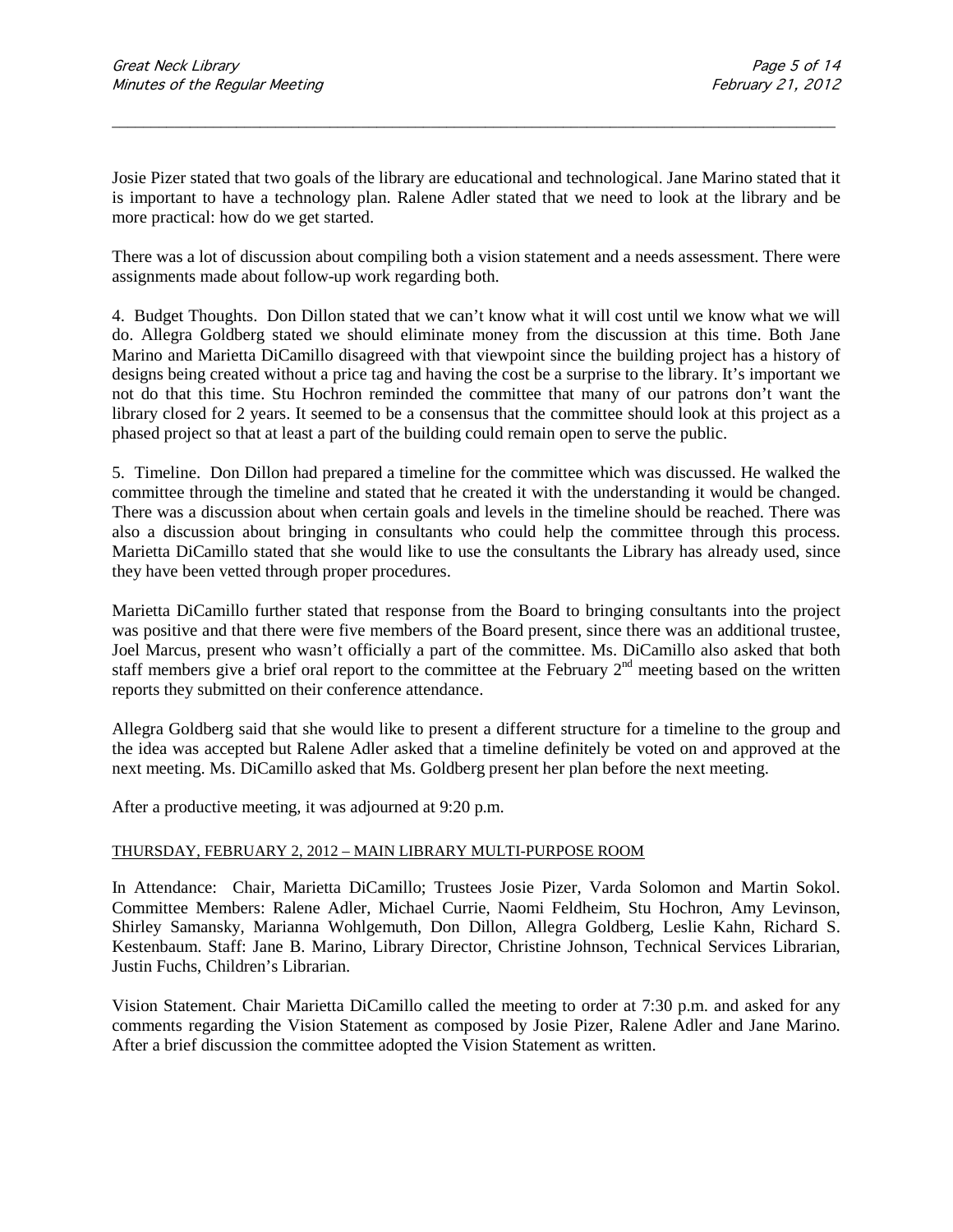"The Great Neck Library System should function as an intellectual and educational resource for the community. As a truly democratic institution, it opens its doors to all people of all ages, backgrounds and socio-economic levels.

\_\_\_\_\_\_\_\_\_\_\_\_\_\_\_\_\_\_\_\_\_\_\_\_\_\_\_\_\_\_\_\_\_\_\_\_\_\_\_\_\_\_\_\_\_\_\_\_\_\_\_\_\_\_\_\_\_\_\_\_\_\_\_\_\_\_\_\_\_\_\_\_\_\_\_\_\_\_\_\_\_\_\_\_\_\_\_\_\_\_\_\_\_

A library system that is flexible, welcoming and comfortable should also be imaginative in its use of space. While it offers the latest in technology it must provide pathways to intellectual and literary treasures and the history of its community and the world beyond. It should provide a design that is environmentally sustainable and sensitive and embraces and coexists peacefully within its environment."

Timeline and Utilizing Paid Professionals. Don Dillon reported that he and Allegra Goldberg had discussed his proposed timeline and after some discussion between them, Allegra had agreed in principle with the premises for the timeline as originally drawn up. The committee had some discussion about bringing in an outside architect, such as Dattner, to act as consultants on this project. Marietta reminded the committee that this group had no such authority and would have to propose that to the Board for their authorization. In preliminary discussions that Mr. Dillon reported he had with Dattner, Daniel Heuberger had stated that an hourly fee arrangement would be what he would propose. Don further reported that he would go back to Dattner to clarify how many hours would be needed. Allegra stated that she had read Dattner's concept and said that much of the work is already done and Dattner clearly has subcontractors like engineers and cost estimators already in place. Marietta asked that a timeline be ready for the committee to adopt at its February  $16<sup>th</sup>$  meeting.

Director's Report. Jane reported that she had a meeting with all Department Heads and all seconds-incommand for each Department in order to clarify their needs list for their respective areas. Jane reported that she had make it clear that each department needed to keep in mind that the existing footprint would not be expanded and that any expansion for any area or any department needed to come at the expense of another area.

As a result, she is preparing a document that will outline the particulars for each department, including the present square footage, the size of the collection of materials, if any, the number of public seats available, if applicable, the equipment that is necessary and the notes from the meeting. This will be distributed to the committee prior to the meeting on the  $16<sup>th</sup>$  and can hopefully be part of the needs assessment process.

Jane further reported that she discussed the idea of moving to Station with the staff of the Business Office and they felt that such a move could be done, although some of the procedures such as the way the timesheets are handled would need modification. Mike Currie asked if the timesheets were computerized. Jane also reported on a possible list of collections that could be moved to Station, at the suggestion of the reference staff.

Marietta thanked the committee for their responses to Task #2 which was: *Visualize space in a new library, i.e*. *how do you want to enter the building; what programs do you consider essential; aesthetics of the building – what do you want to see on the outside? Don't let current configurations impede your thoughts. (i.e: Switching doorways for receiving books, media, etc., can all be changed.) Please have this completed by January 26 and email your responses to Marietta and Jane.* 

She listed the points of agreement in each of the reports:

- 1) Keep the mezzanine
- 2) Views of the pond are important and should be reserved for public space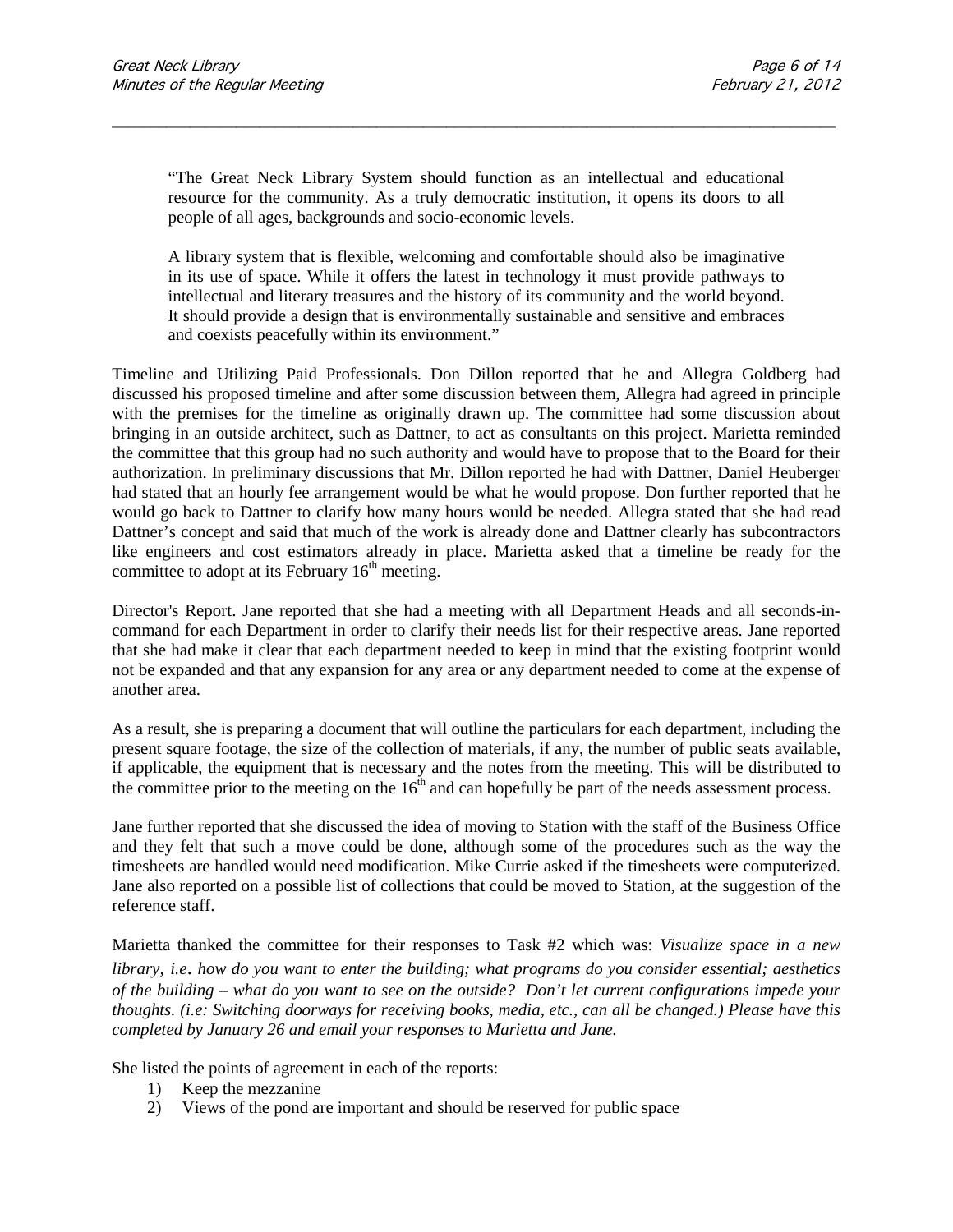- 3) Staff offices should be moved to the interior of the building
- 4) A/V should be placed in a prominent area, possibly where the children's room is now

\_\_\_\_\_\_\_\_\_\_\_\_\_\_\_\_\_\_\_\_\_\_\_\_\_\_\_\_\_\_\_\_\_\_\_\_\_\_\_\_\_\_\_\_\_\_\_\_\_\_\_\_\_\_\_\_\_\_\_\_\_\_\_\_\_\_\_\_\_\_\_\_\_\_\_\_\_\_\_\_\_\_\_\_\_\_\_\_\_\_\_\_\_

- 5) We need a curb cut out on Bayview Ave.
- 6) Space should be as flexible as possible.

The committee discussed these options and others at some length, including the number and location of outside entrances and exits and traffic generated by parents and children as well as truck deliveries. This item provoked clear opinions on parking lot safety. Amy Levinson and Allegra Goldberg indicated they could not support a lower level children's library under the current traffic delivery pattern. Amy stated that children's safety in the parking lot was a priority. Marietta stated it was as important and critical and would be addressed. Marietta asked that they take the empty floor plans that Jane will send out and use them to lay out, in general terms, where they think the different departments should be located.

Staff Reports. Justin Fuchs and Christine Johnson reported on conferences they had attended as librarians. Justin reported on the ALA annual meeting in June 2011 and the midwinter meeting in January 2012. He talked about the technology innovations that were being discussed and displayed at those conferences. He also mentioned an online PLA (Public Library Association) program attended by several staff members that described a DML, a Digital Media Lab. Christine described her attendance at the Computers in Libraries conference last winter which she found very helpful and also full of ideas on how technology can improve service to our patrons.

Allegra suggested that committee members could go to other libraries that are recently renovated with a questionnaire that could be used by GNL to find out what libraries liked in their new buildings and what they did not like. They could use those answers to help our process. Jane agreed to put together a list of libraries recently renovated in Nassau County.

Task #3. Marietta reminded the committee to complete Task #3 which is: *Opinions regarding the aesthetics and exterior of building and parking lot. Members should submit their thoughts to Jane Marino and myself no later February 11th.* 

There being no further business, the meeting was adjourned at 9:20 p.m. with the reminder that the next meeting will take place on February 16, 2012 at 7:30 p.m. in the Multi-Purpose Room.

The committee then took a look at the garage which had been omitted from the first tour. [End of written reports]

Committee Chair DiCamillo thanked the members of the committee for their time and willingness to sit and discuss the new building. She was impressed with the talents of the committee members as well as the speed with which they are moving ahead with their assignments. She also feels very positive on how this committee is working together and getting involved and discussing the various tasks.

President Solomon also thanked Trustee DiCamillo for putting in a lot of effort and energy and generating a lot of enthusiasm and some good ideas. Trustee Marcus seconded these sentiments.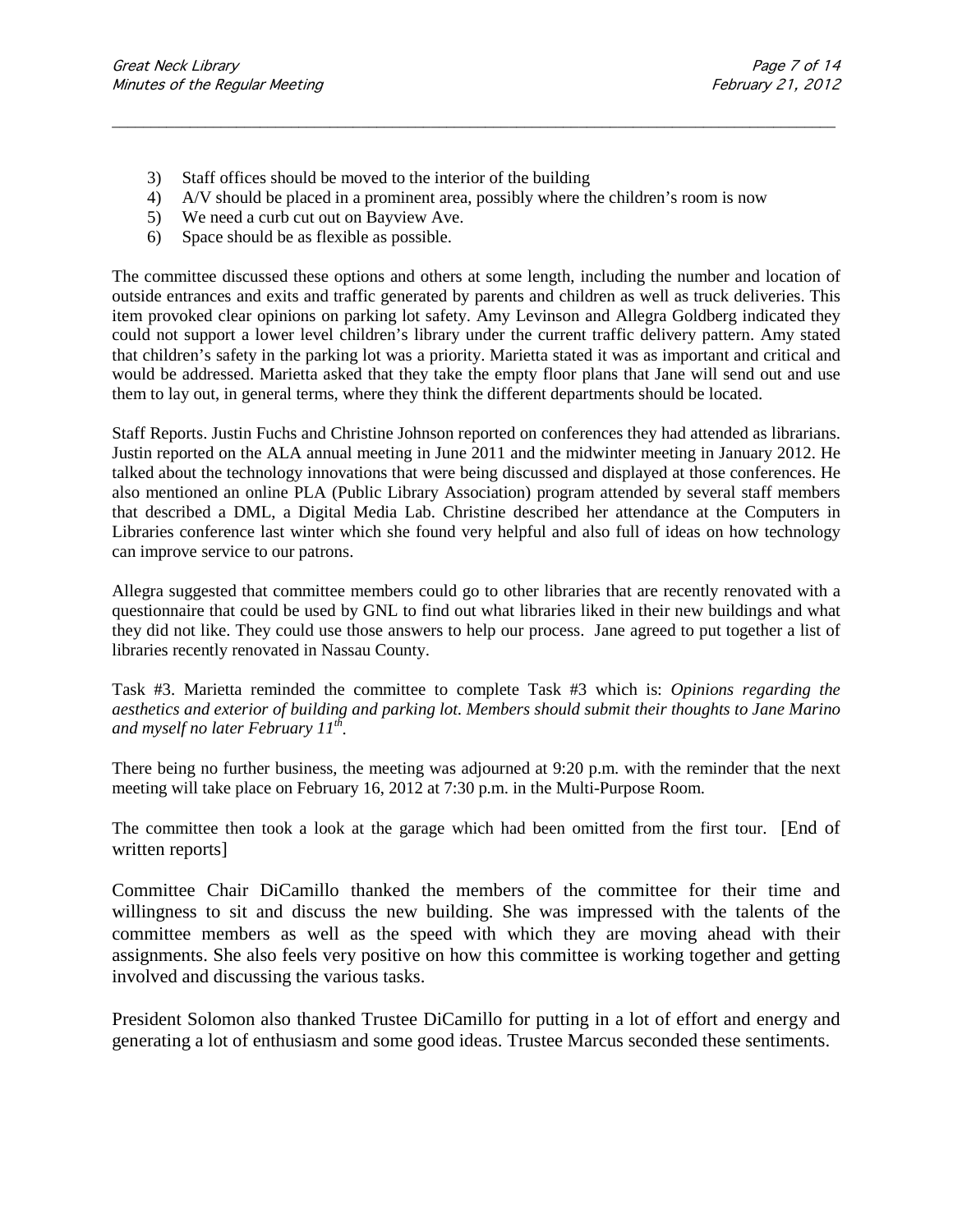## **Assistant Director**

E-reader services: We are always looking to incorporate the most current technologies when providing library services to the community. In January specially trained library staff offered hands-on training at five different demonstration sessions to assist library cardholders in learning how to download e-books to their new e-reader devices. The drop-in sessions were offered on different days and times over a three week period. One-on-one appointments can still be scheduled with Audiovisual Department personnel as well.

\_\_\_\_\_\_\_\_\_\_\_\_\_\_\_\_\_\_\_\_\_\_\_\_\_\_\_\_\_\_\_\_\_\_\_\_\_\_\_\_\_\_\_\_\_\_\_\_\_\_\_\_\_\_\_\_\_\_\_\_\_\_\_\_\_\_\_\_\_\_\_\_\_\_\_\_\_\_\_\_\_\_\_\_\_\_\_\_\_\_\_\_\_

We are currently exploring the possibility of circulating pre-loaded e-readers to library cardholders. On Friday, February  $10<sup>th</sup>$ , I met with Pam Levin and Kashmira Shah from the Audiovisual Department, and Theresa Reid from Barnes and Noble to discuss a new way to get popular titles out to the public. Nook readers come pre-loaded with up to nine titles. Patrons can choose any title residing on the e-reader to read within the circulation period. The device will be locked so patrons cannot delete titles or download other titles onto the device. Titles bought by the library can be archived on the device so older titles can be accessed even after they are no longer bestsellers. Many more details have to be worked out but I'm very optimistic that this service will become very popular with the public.

Express Book collection: An Express Book collection differs from the New Book collection in that it consists of best sellers that cannot be reserved, but are available on shelves on a first-come, first-serve basis. I have met with Reference Librarians Janet Schneider and Maureen McKenna to begin discussion on how to implement an Express Book collection for the Main Library and the Branches. We considered where to house the collection, how to create a bibliographic record that would distinguish same titles in the two collections, discussed how we might select titles for the collection and have thought about how many books we would keep in this collection. I have sent out email requests for input from other libraries that have already created an Express Book collection.

Repairs at Station Branch: I spoke to Rick, the Construction Manager at 631 Construction, who assures me that the roof at the Station Branch is totally fixed and covered. After the roof was fixed, thirty five stained and damaged ceiling tiles were replaced. Restoration work on the public elevator is set to begin on Wednesday, February  $15<sup>th</sup>$  and should be completed by the end of the work day on Friday, March  $2<sup>nd</sup>$ . During the time when the elevator is out of service, books will be picked up at the street level book drop in the morning and in the afternoon by the maintenance department staff, who will drive the bins around to the delivery entrance and take them through the delivery elevator into the Library. Branch Head Kathleen Cotter and I believe that emptying the book drop can be done twice a day, once in the morning and once in the afternoon, but we will make changes to the schedule as needed. Kathleen and I will make changes to the daily routines as situations arise.

### **Library Director**

Personnel: Our Head of Reference, Leila Mattson, is retiring at the end of February after 30 years of service to the Library. She has been an invaluable member of our staff and we are truly sorry to see her go, but I know she will enjoy her retirement with more time to spend with her children and grandchildren and of course continue her work with the Great Neck Historical Society. Her work in the History Room and for the History Room blog has brought the rich heritage and history of this community to the forefront.

Services: Attached is a statistics sheet for our first E-reader Help Desk that the library held in Main in January. We will discuss bringing this service to other locations and the branches. A new service will be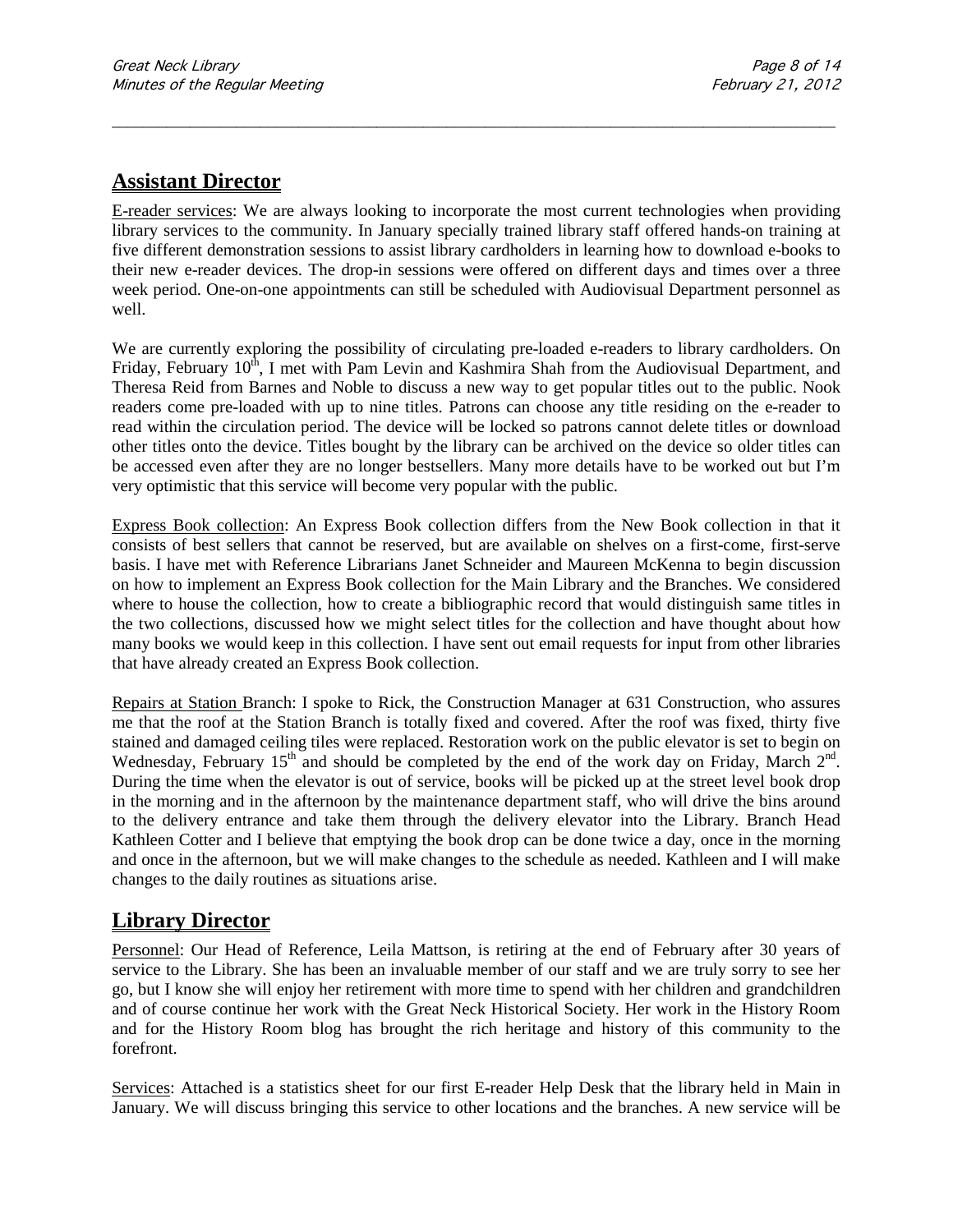introduced to the community in the coming months. It is called Inn-Reach and it will enable our patrons to reserve books from the ALIS libraries in Nassau County from our website. It will also enable ALIS library patrons to reserve Great Neck Library books more easily. They will also be able to see the status of their requests from their primary account on our system. ALIS and the Suffolk County Library System are spearheading this work and we will also have access to books as well as the ability to place holds on Suffolk County books.

\_\_\_\_\_\_\_\_\_\_\_\_\_\_\_\_\_\_\_\_\_\_\_\_\_\_\_\_\_\_\_\_\_\_\_\_\_\_\_\_\_\_\_\_\_\_\_\_\_\_\_\_\_\_\_\_\_\_\_\_\_\_\_\_\_\_\_\_\_\_\_\_\_\_\_\_\_\_\_\_\_\_\_\_\_\_\_\_\_\_\_\_\_

Another new item we are about to offer is called "Playaway View" which is a small, preloaded video device that will circulate from the AV Department. This product is aimed primarily at kids and we are excited to offer it.

Finally, we hope to be able to lend pre-loaded Nooks in the very near future. Two libraries in our library system already offer this service and the Nassau County Library Association is offering a seminar on this service which I and another staff member will attend next week. We are excited to be able to offer this service. [End of written report]

Ms. Marino also provided copies of a new bookmark, Tax Preparation Resources at the Great Neck Library, that lists appropriate tax information websites, tax help at Parkville as well as tax material available in print format.

Public Comment: Pam Marksheid, Carol Frank, Ralene Adler

## **OLD BUSINESS**

### **Cooling Tower**

Chris Spina of Park East Construction was asked to provide an overview of the project. He stated that the existing cooling tower will be removed and replaced with a unit of comparable size, which will require the installation of one additional steel beam on the roof level of the structure. The new piping connections will all occur in the mezzanine utility room and tied to the new cooling tower. There were five Add Alternates that were priced in the job, which he felt are items for the Board to discuss and decide on.

At the end of Mr. Spina's presentation, Leslie Kahn, an engineer and a member of the Library's Building Advisory Committee, was asked to render his opinion on each of the Add Alternates and to comment on the project itself.

ADD ALTERNATE I (\$4,900) – calls for upgrading the interior of the components of the cooling tower from galvanize to stainless steel, which is more durable. *Chris Spina and Leslie Kahn recommended this to be done.*

ADD ALTERNATE II (\$12,600) – Pump Upgrade. This would replace the two pumps that serve the condenser water system. Since there is no documentation to show that a pretesting of the water flow supplied to the roof was ever completed and the system is not functioning now, it is unknown how much water flow is available to the roof. The requirement for this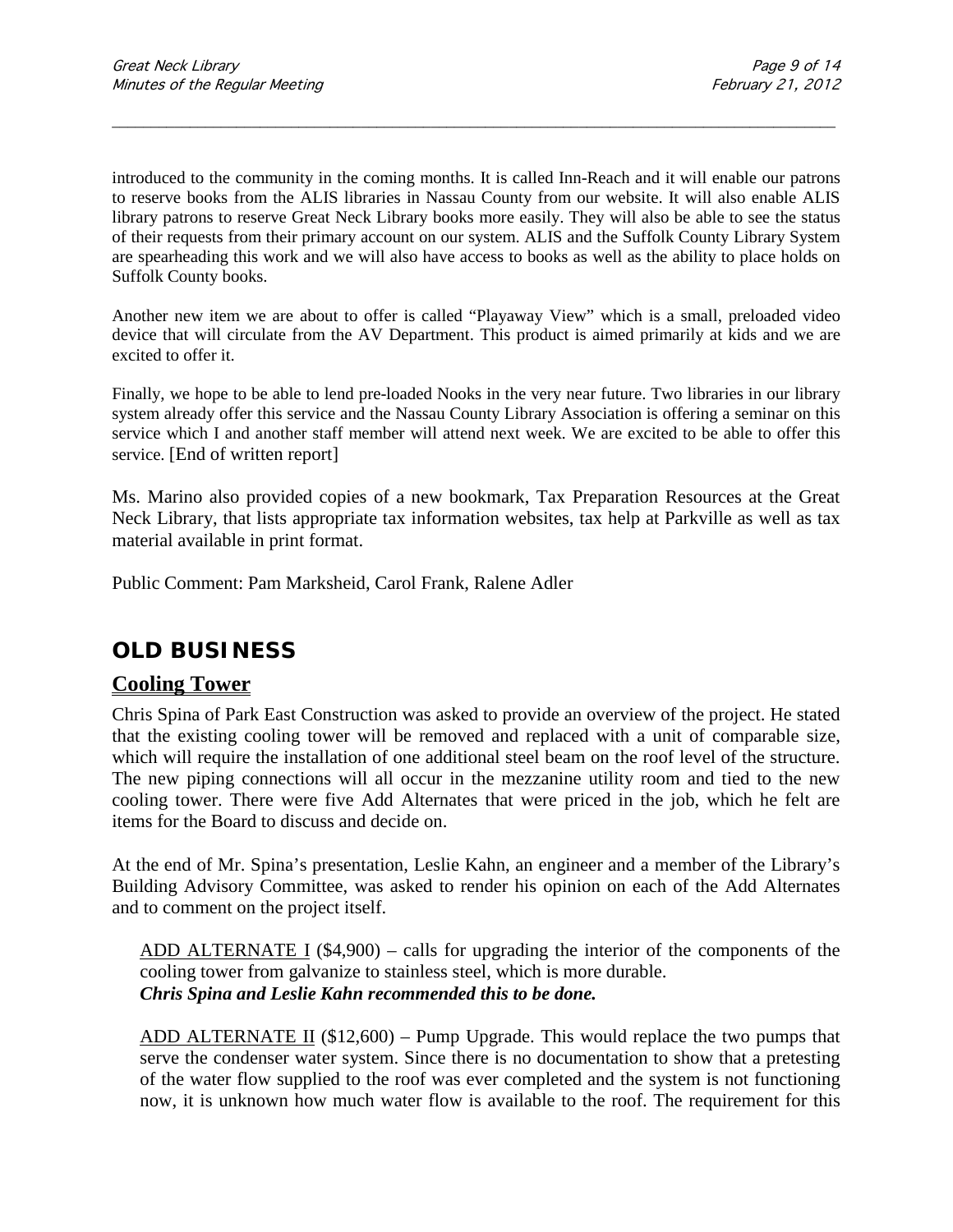specified cooling tower is 480 gallons per minute. The engineer reviewed the sizing of the existing pumps and felt this should be sufficient.

\_\_\_\_\_\_\_\_\_\_\_\_\_\_\_\_\_\_\_\_\_\_\_\_\_\_\_\_\_\_\_\_\_\_\_\_\_\_\_\_\_\_\_\_\_\_\_\_\_\_\_\_\_\_\_\_\_\_\_\_\_\_\_\_\_\_\_\_\_\_\_\_\_\_\_\_\_\_\_\_\_\_\_\_\_\_\_\_\_\_\_\_\_

#### *Leslie Kahn did not recommend this at this time since major renovations of the building are going to take place. If there is a problem with the pumps later on, the matter will be addressed at that time.*

ADD ALTERNATE III (\$2,200) – Vibration Analysis. The equipment works on a variable speed drive that modulates the speed of the fan on the cooling tower depending on incoming and outdoor temperatures. When the fan goes through its range of rpm and if there are rpms that create vibrations in the assembly, the unit can be programmed to lock out certain rpm ranges that create these vibrations which could damage the equipment.

#### *Chris Spina did not feel that this is important but AKF Engineering and the manufacturer of the unit feel that it is. After questions on why this was broken out from the base price since it is necessary, Chris agreed that this should not have been an Add Alternate. Mr. Kahn recommended that this be done.*

ADD ALTERNATE IV (\$6,000) – Re-Balancing Existing Water-Cooled Air Handlers. There are six units, four of which require the installation of balancing valves. After the cooling tower is replaced, the units have to be checked to ensure that the correct water flow is passing through the air handlers. There are no values marked on the units so AK Engineering would need to review the model numbers and contact the manufacturer to find out what is the recommended flow of water through the unit.

#### *Chris Spina and Leslie Kahn did not recommend this to be done.*

ADD ALTERNATE V (\$3,800) – Provide Heat Trace Cabling for the condenser water piping above the roof. This wraps around the pipes like the insulated jacket that goes over piping. If the temperature outside is below freezing, it keeps the water in the pipes from freezing.

#### *Since the tower is used only for air conditioning, Mr. Spina's recommendation is not to install the heat trace cabling but to continue to have Metro Group drain the unit annually as part of the water treatment.*

The Director also brought to the Board's attention that she did receive a quote for \$5,550 from Metro Group for water treatment for the cooling tower, which should be added to the price of the project.

Mr. Kahn recommended that the Board go with Add Alternates I (stainless steel basin) and III (vibration analysis). He did review the design drawings for the cooling tower and they are fine.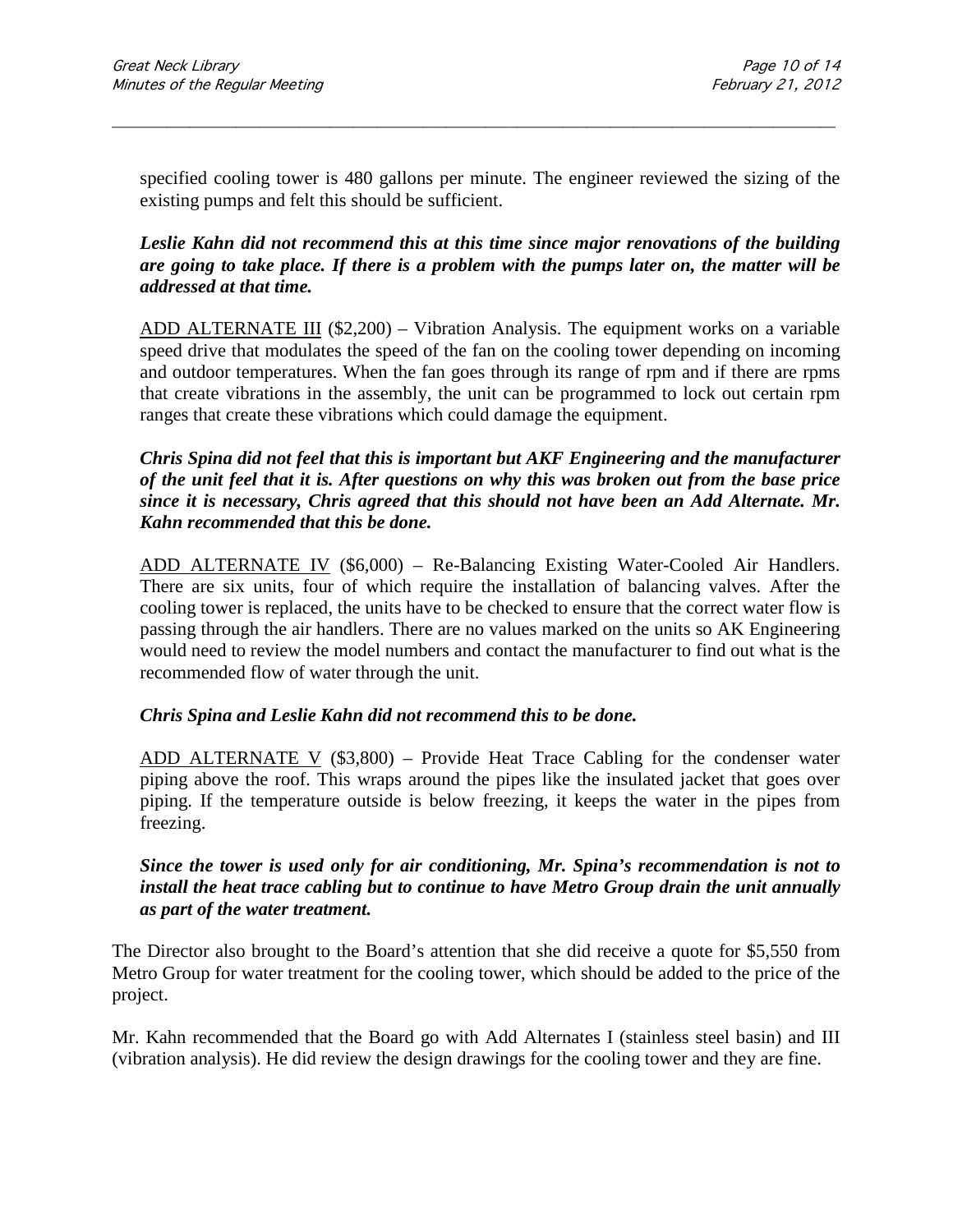The total base cost for the cooling tower is \$84,740, Add Alternate I is \$4,900, Add Alternate III is \$2,200, and the new water treatment system by Metro Group is \$5,550 bringing the total to \$97,390. There might be additional charges like application and permit fees. \$9,000 was added as contingencies for over-runs. The total cost was rounded off to \$110,000.

\_\_\_\_\_\_\_\_\_\_\_\_\_\_\_\_\_\_\_\_\_\_\_\_\_\_\_\_\_\_\_\_\_\_\_\_\_\_\_\_\_\_\_\_\_\_\_\_\_\_\_\_\_\_\_\_\_\_\_\_\_\_\_\_\_\_\_\_\_\_\_\_\_\_\_\_\_\_\_\_\_\_\_\_\_\_\_\_\_\_\_\_\_

A member of the public reminded the Board that the Town of North Hempstead has several thousand dollars in credit for the Library from a previous building project. The Director was asked to look into this to see whether this could be applied to the application and permit fees for the cooling tower.

There is a 10-week lead time to get the unit and a six-week period for the application process. Both will run simultaneously.

Public Comment: Carol Frank, Pam Marksheid

#### **Upon motion by Janet Esagoff and seconded by Marietta DiCamillo, and after discussion, it was,**

**RESOLVED,** that the Great Neck Library Board of Trustees authorize an amount not to exceed \$110,000 for the purpose of installing a new cooling tower for the Main Library, including all electrical, plumbing, demolition and construction work. This money is to be taken from the Main Building and Special Services Fund.

**VOTE:** Yes **–** 5 (DiCamillo, Esagoff, Marcus, Sokol, Solomon) *MOTION CARRIED UNANIMOUSLY*

#### **Generator for Computer Room**

#### **Upon motion by Martin Sokol and seconded by Janet Esagoff, and after discussion, it was,**

**RESOLVED,** that the Great Neck Library Board of Trustees authorize the expenditure of \$24,000 to be taken from the Main Building and Special Services fund for the installation of a generator to supply power to the Computer Room during electrical outages.

After discussion, the Board voted to table this item since it is not known at this time where things will be located in the renovated building and once the generator is installed, it should not be moved to another location. There were also permits and possible Village or Town ordinances that have to be looked into.

A member of the public suggested moving the computer functions from the main building to an offsite location so as not to make it vulnerable to storms. Trustee Esagoff pointed out that the Library cannot make capital investment in a space that is being rented.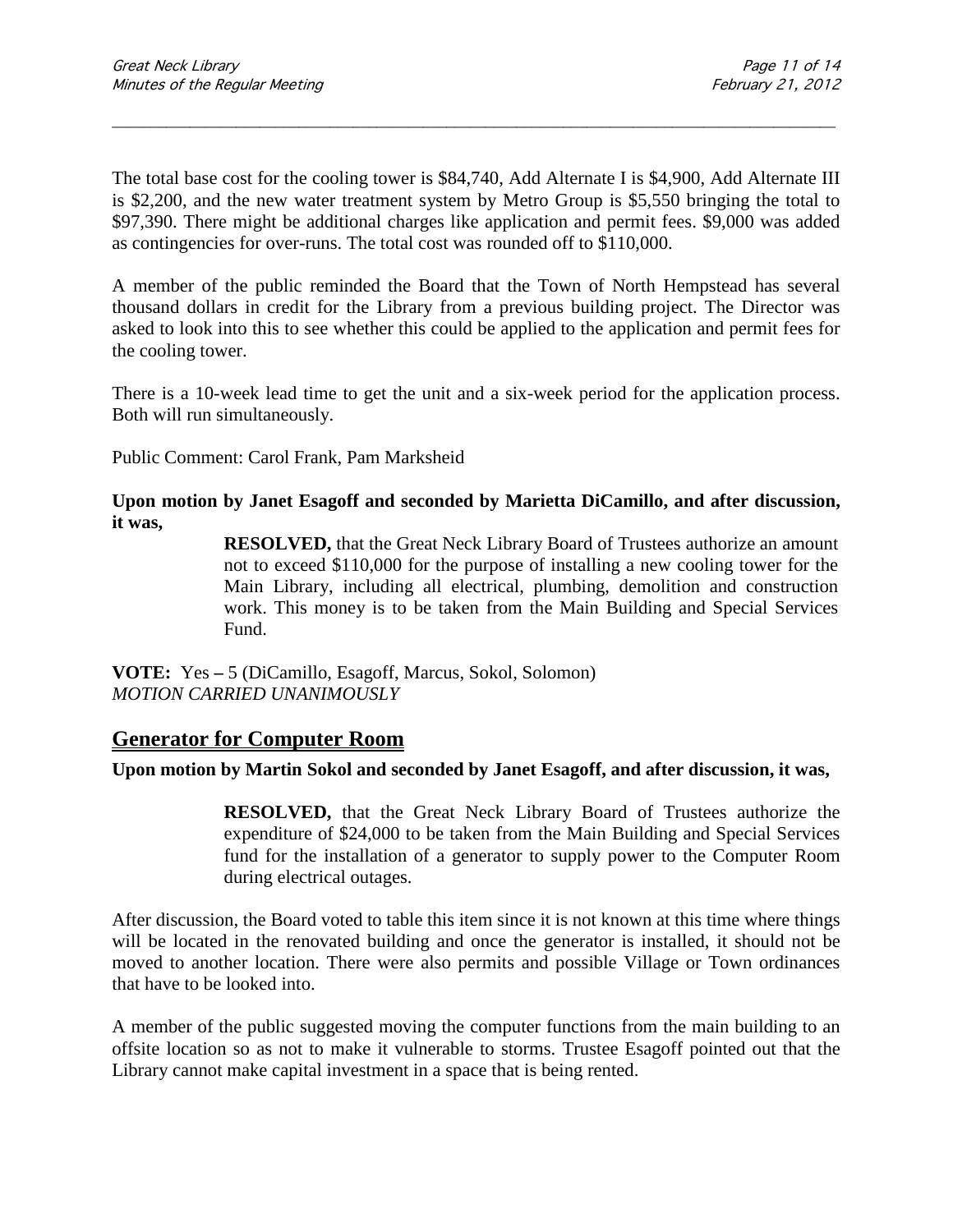Public Comment: Pam Marksheid, Leslie Kahn, Norman Rutta, Carol Frank, Karen Rubin

**Upon motion by Varda Solomon and seconded by Marietta DiCamillo, and after discussion, it was,**

\_\_\_\_\_\_\_\_\_\_\_\_\_\_\_\_\_\_\_\_\_\_\_\_\_\_\_\_\_\_\_\_\_\_\_\_\_\_\_\_\_\_\_\_\_\_\_\_\_\_\_\_\_\_\_\_\_\_\_\_\_\_\_\_\_\_\_\_\_\_\_\_\_\_\_\_\_\_\_\_\_\_\_\_\_\_\_\_\_\_\_\_\_

**RESOLVED,** that the Great Neck Library Board of Trustees table the motion to purchase and install a generator for the computer room.

**VOTE:** Yes **–** 5 (DiCamillo, Esagoff, Marcus, Sokol, Solomon) *MOTION CARRIED UNANIMOUSLY*

## **NEW BUSINESS**

## **Authorization to Engage Architect as Consultant**

**Upon motion by Marietta DiCamillo and seconded by Joel Marcus, and after discussion, it was,**

> **RESOLVED,** that the Great Neck Library Board of Trustees authorize the expenditure of \$5,000 to be used to cover hourly rates of service from Dattner Architects who will function as Consultants to the Building Advisory Committee. The money to be used for this expenditure is to be taken from the Main Building and Special Services fund. This resolution is made for this purpose only and does not constitute the hiring of Dattner Architects to produce any schematic plans for the renovated building.

Building Advisory Committee Chair, Marietta DiCamillo, stated that members of the Building Advisory Committee will travel to New York City to meet with Dattner Architects rather than bringing them to the Library. Trustee Sokol was uncomfortable with having a meeting in private using public funds. After some of the Building Advisory Committee members, who were present, explained why it was more advantageous for members of the Building Advisory Committee to go to the architects instead of the architects coming to them, a poll was taken to see how the other Trustees felt about this and they were comfortable with the idea. The motion was then put to a vote.

Public Comment: Ralene Adler, Leslie Kahn, Naomi Feldheim

**VOTE:** Yes **–** 5 (DiCamillo, Esagoff, Marcus, Sokol, Solomon) *MOTION CARRIED UNANIMOUSLY*

#### **Board Committee Appointments**

Appointments were made to the Board Committees as follows: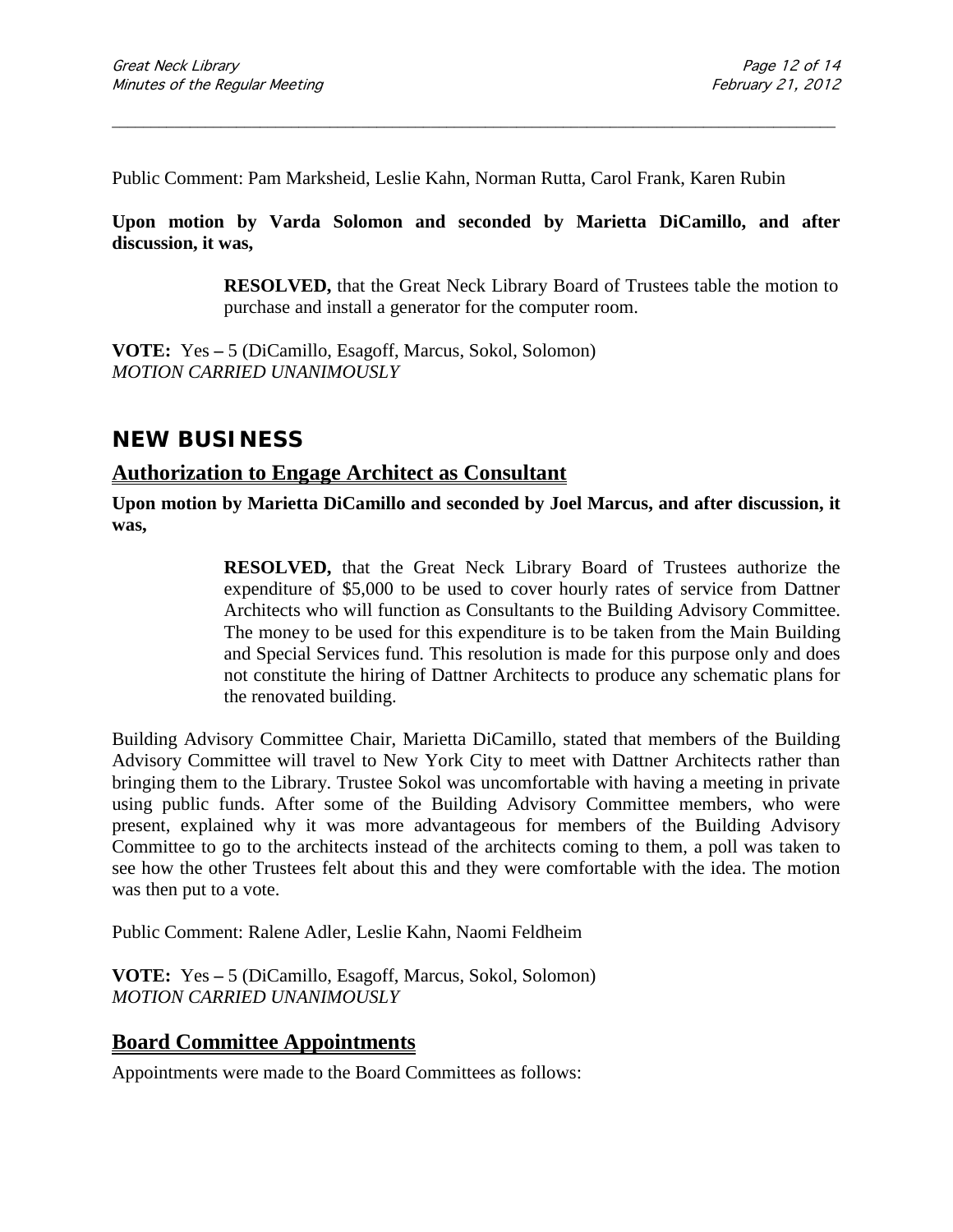| <b>Branch</b>              | <b>Building Advisory</b>  | Finance                   |
|----------------------------|---------------------------|---------------------------|
| Josie Pizer, Chair         | Marietta DiCamillo, Chair | Marietta DiCamillo, Chair |
| Janet Esagoff              | Martin Sokol              | Josie Pizer               |
| Francine Ferrante Krupski  | Josie Pizer               | <b>Joel Marcus</b>        |
| Varda Solomon              | Varda Solomon             | Varda Solomon             |
| <b>Long Range Planning</b> | Personnel                 | Policy/Bylaws             |
| Janet Esagoff, Chair       | Marietta DiCamillo, Chair | Joel Marcus, Chair        |
| <b>Joel Marcus</b>         | Josie Pizer               | <b>Martin Sokol</b>       |
| Francine Ferrante Krupski  | Martin Sokol              | Francine Ferrante Krupski |
| Varda Solomon              | Varda Solomon             | Varda Solomon             |

\_\_\_\_\_\_\_\_\_\_\_\_\_\_\_\_\_\_\_\_\_\_\_\_\_\_\_\_\_\_\_\_\_\_\_\_\_\_\_\_\_\_\_\_\_\_\_\_\_\_\_\_\_\_\_\_\_\_\_\_\_\_\_\_\_\_\_\_\_\_\_\_\_\_\_\_\_\_\_\_\_\_\_\_\_\_\_\_\_\_\_\_\_

President Solomon also asked for volunteers to attend the monthly meeting of the VOA. These meetings to which the Trustees are always invited very often have useful information. It was agreed that Trustees will split the VOA meeting attendance amongst themselves.

### **Policy Manual Changes**

NLS Representative Janet Esagoff

**Upon motion by Joel Marcus and seconded by Marietta DiCamillo, and after discussion, it was,**

> **RESOLVED,** that the Great Neck Library Board of Trustees approve the changes with respects to sections 600-10(d), 600-10(f), 700-20, 700-40, 700-45, and 700- 70, and create a new section 700-64 as specified.

 $600-10(d)$  – delete the second paragraph under electronic databases.

600-10(f) – delete and replace with new Local History Collection Policy.

Adding a new service, Playaway View, a preloaded video/audio player with cartoons, educational films and books for young children, which necessitates changes in sections 700-20, 700-40 and 700-45, as well as creating a new section 700-64.

 $700-40(c)$  – add a new paragraph for new AV releases/arrivals.

700-70 – patrons can now be notified by email when their reserves are ready for pickup.

**VOTE:** Yes **–** 5 (DiCamillo, Esagoff, Marcus, Sokol, Solomon) *MOTION CARRIED UNANIMOUSLY*

### **Records to Be Destroyed**

**Upon motion by Martin Sokol and seconded by Joel Marcus, and after discussion, it was,**

**RESOLVED,** that the Great Neck Library Board of Trustees authorize the destruction of the following records from the Business Office in accordance with Record Retention policy 400-30.